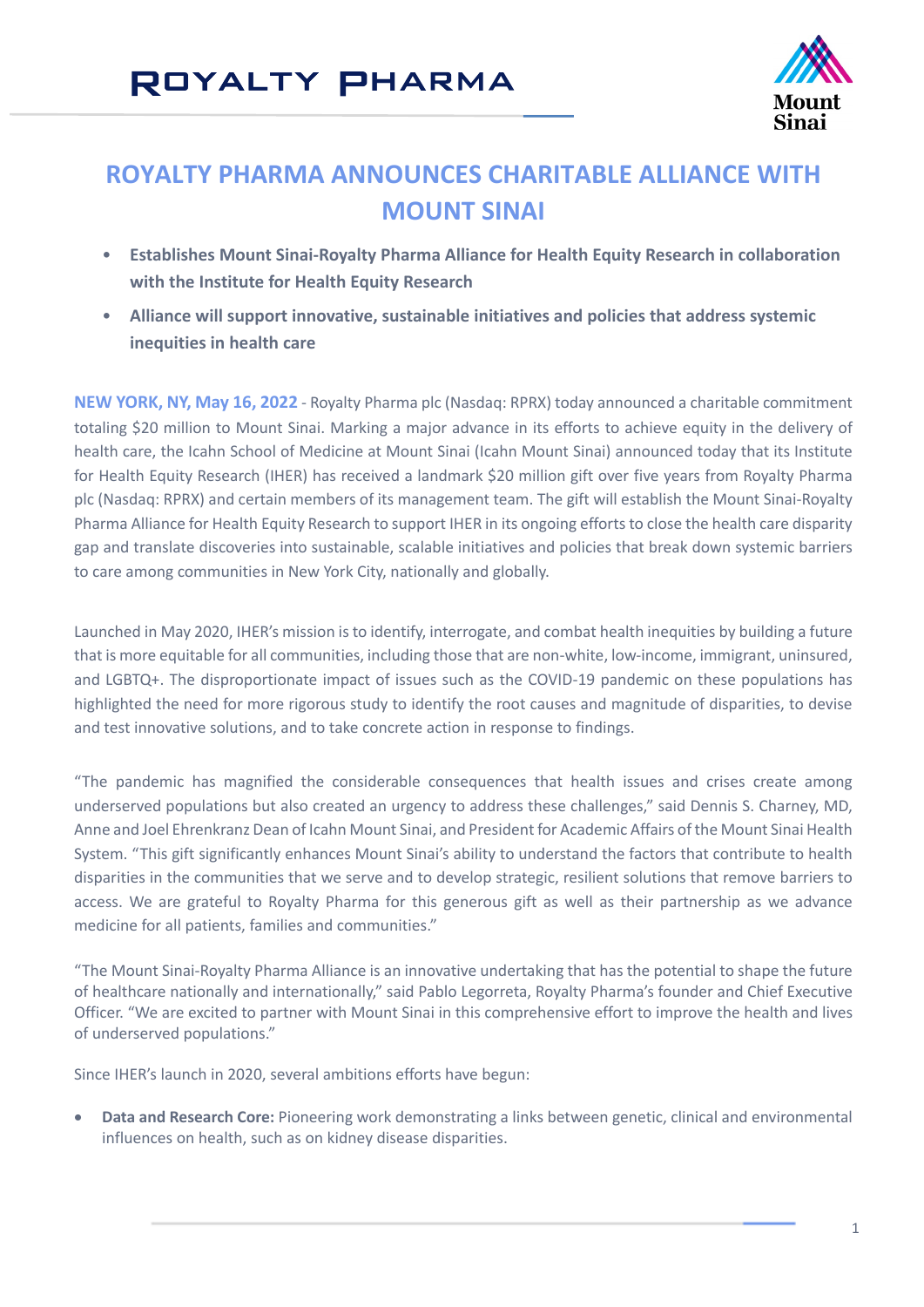## ROYALTY PHARMA



- **Community Engagement Core:** Leading local and national efforts to bring together community, clinical and academic stakeholders to build partnerships to advance COVID-19 vaccine and treatment equity, and diversify those who take part in clinical trials and other studies.
- **Health Care Delivery Science Core:** The Task Force to Address the Inclusion of Race in Clinical Algorithms has reviewed race-based clinical algorithms used by providers to make decisions about treatment options and could disadvantage Black and Latino individuals. IHER researchers are also collaborating with clinical departments to use disparities dashboards to identify and eliminate inequities in care.
- **Research Workforce Core:** The Exceptional Scholars Program identifies and supports talented Black, Latino, or Native American research faculty who are building careers in biomedical science and a collaboration with Goldman Sachs around their 1 Million Black Women initiative will provide support for upskilling and training diverse hospital employees as well as promote social entrepreneurship in the health sector.
- **Mental Health Equity Research:** A talented team is leading national efforts to create and expand capacity of church-affiliated mental health clinics to provide high quality, evidence-based programming in every state in the U.S.

"We must address health inequity and higher burden of disease and premature death in communities of color," said IHER Director Carol Horowitz, MD, MPH, Professor of Population Health Science and Policy, and Medicine, Dean for Gender Equity in Science and Medicine.

"We have an opportunity to break this cycle with scalable solutions with the support of Royalty Pharma. We will achieve this goal and create new models for delivering equitable care for the incredibly socioeconomically, demographically, and culturally varied populations that we serve." said IHER Co-Director Lynne Richardson, MD, Professor of Emergency Medicine and of Population Health Science and Policy at Icahn Mount Sinai.

The Mount Sinai-Royalty Pharma Alliance will create opportunities for joint research collaborations that expand and leverage Mount Sinai's population data—one of the largest and most diverse nationwide – and Royalty Pharma's existing data and knowledge resources with the goal of generating meaningful insights. As well as volunteer opportunities for Royalty Pharma employees to provide expertise and skills to address IHER's needs and advance its mission.

#### **About Royalty Pharma plc**

Founded in 1996, Royalty Pharma is the largest buyer of biopharmaceutical royalties and a leading funder of innovation across the biopharmaceutical industry, collaborating with innovators from academic institutions, research hospitals and non-profits through small and mid-cap biotechnology companies to leading global pharmaceutical companies. Royalty Pharma has assembled a portfolio of royalties which entitles it to payments based directly on the top-line sales of many of the industry's leading therapies. Royalty Pharma funds innovation in the biopharmaceutical industry both directly and indirectly - directly when it partners with companies to cofund late-stage clinical trials and new product launches in exchange for future royalties, and indirectly when it acquires existing royalties from the original innovators. Royalty Pharma's current portfolio includes royalties on more than 35 commercial products, including AbbVie and Johnson & Johnson's Imbruvica, Astellas and Pfizer's Xtandi, Biogen's Tysabri, Johnson & Johnson's Tremfya, Gilead's Trodelvy, Merck & Co.'s Januvia, Novartis' Promacta, Vertex's Kalydeco, Orkambi, Symdeko and Trikafta, and ten development-stage product candidates.

#### **About the Icahn School of Medicine at Mount Sinai**

The Icahn School of Medicine at Mount Sinai is internationally renowned for its outstanding research, educational and clinical care programs. It is the sole academic partner for the eight member hospitals of the Mount Sinai Health System, one of the largest academic health systems in the United States, providing care to a large and diverse patient population. It is ranked 14th nationwide in National Institutes of Health (NIH) funding and among